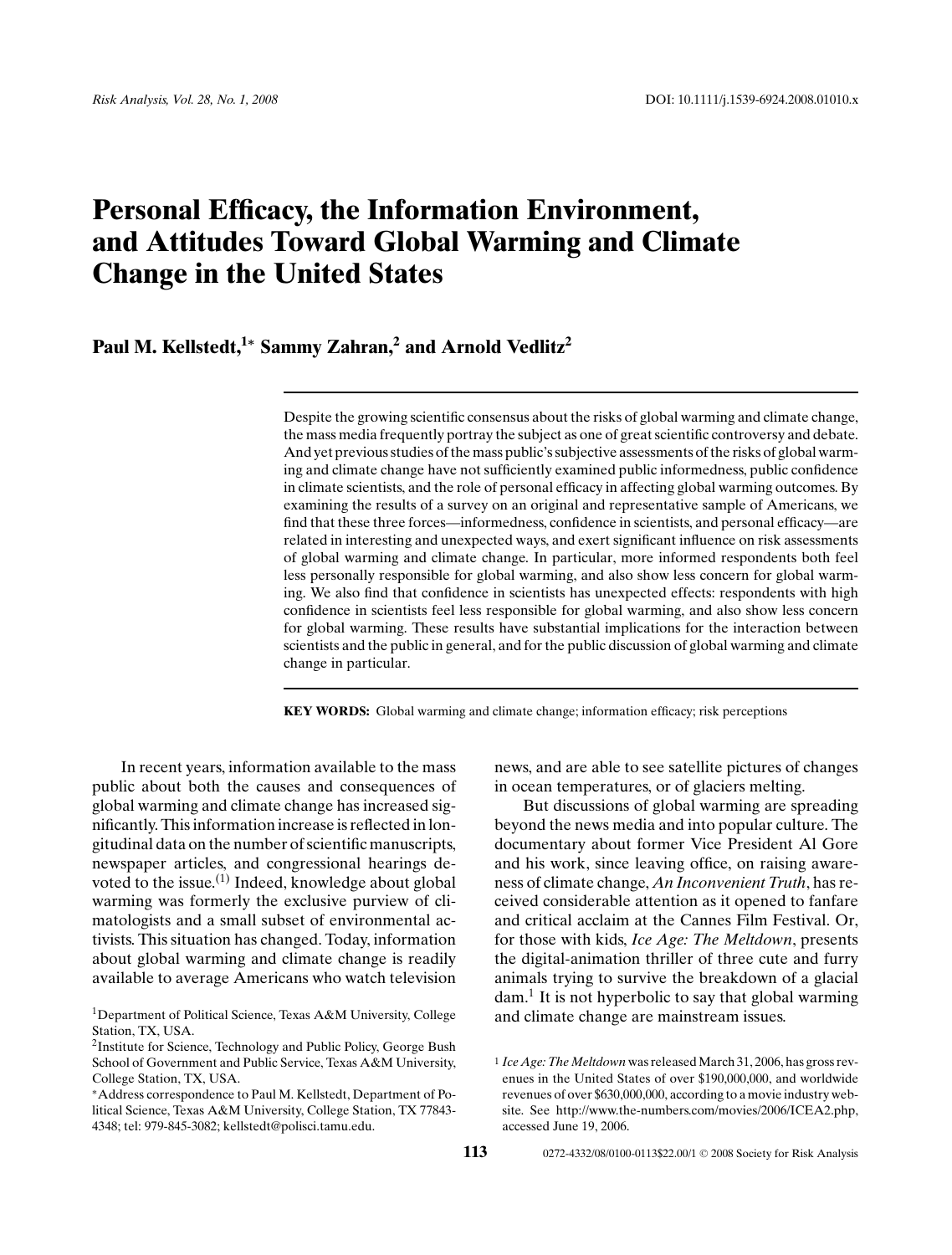In differing ways, and for different audiences, these movies are intended to raise awareness of global warming. (That is clearly the explicit goal of *An Inconvenient Truth*, and seemingly an implicit one of *Ice Age: The Meltdown.*) An underlying assumption is that providing information about global warming in effect, taking the scientific consensus and popularizing it—will lead to increased public concern about the risks of global warming. The lack of public outcry about global warming, then, is not because the public does not *care enough* about global warming; it is because they don't *know enough* about it. The more people know about global warming, the thinking seems to go, the more they will feel personally responsible for it, and also be concerned about it.<sup>2</sup>

Another way of saying this is to assert that scientific experts have a heightened perception of the risks of global warming, whereas the general public has (at least for now) a minimized perception of the risks. It tends to be assumed that the scientific assessment of the risks is both correct and objective, and that, by implication, the public's perceptions of the risks are both inaccurate and subjective.<sup> $(2)$ </sup> Such a disparity between expert and lay assessments of risk has been detected in other domains—such as the ongoing controversy about the safety of genetically modified foods—and is commonly referred to as the knowledge-deficit model. $^{(3)}$ 

The goal of this article is to test this assumption. Using the results of an original survey of a random sample of the American public, we seek to uncover the role of information and personal efficacy in determining the public's assessment of the risks of global warming and climate change. What kinds of knowledge, if any, lead to heightened concerns about global warming? Or, paradoxically, does increased information decrease concern about global warming? Do information sources, and an individual's level of trust in those sources, make a difference? What kinds of people feel more personally responsible for global warming and climate change, and what kinds feel less responsible for it?

The article proceeds as follows. In the next section, we review the literature on the public's perceptions of risks of global warming and climate change,

**114 Kellstedt, Zahran, and Vedlitz**

noting that the literature does not take into account how information and individual efficacy play a role in those perceptions. Next, consistent with the literature on risk perceptions of genetically modified organisms, we present an information-based theory of risk perception of global warming and climate change that questions the applicability of the knowledge-deficit model to the problem of global warming. Our focus on news media portrayals, information, and personal efficacy leads to several counterintuitive hypotheses that contrast with the assumption that raising awareness will raise concern. Then we describe a survey that we conducted to answer these very questions. We then present the results of that survey and build a multivariate model of concern about global warming and climate change. We conclude with speculation about directions for further research.

# **1. EXISTING STUDIES ON ATTITUDES ABOUT GLOBAL WARMING**

Public risk perception affects natural hazards policy and management response systems. $(2)$  Because the regulation and management of hazards are subject to public debate and input, public perceptions are of considerable interest to policymakers. $(4,5)$ Public participation in hazards policy is well documented.<sup> $(6,7,8,9)$ </sup> In fact, researchers note that public risk perceptions drive policy as much as scientific risk assessments.(10,11,12)

On the ecological risk of climate change, researchers find that public literacy is relatively  $low<sub>i</sub>(13)$ though compared with the rest of the world, Americans know an average amount about global warming.(58) Studies from the 1990s show that mass publics confuse stratospheric ozone depletion, greenhouse effects, and climate variability, $(I4,15,16)$  and misunderstand the physics of the relationship between  $CO<sub>2</sub>$ concentrations in the atmosphere and temperature change.<sup> $(17)$ </sup> Public risk perceptions of climate change appear to correspond more strongly with demographic, ideological, identity, and institutional trust variables. $(18)$ 

## **1.1. Demographics and Risk Perception**

With regard to demographic variables, research consistently shows that women and racial minorities are more fearful of the risks of climate change. $(19,20)$ In the risk perception literature, this phenomenon is called the "white male effect." $(21,22,23)$  Higher risk perception among racial minorities is said to be a function

<sup>2</sup> The website for *An Inconvenient Truth*, http://www. climatecrisis.net, contains specific information and printable tips that are meant to foster individual efficacy, including information about how each individual can reduce his or her impact on climate change at home, in commuting, and even nationally and internationally.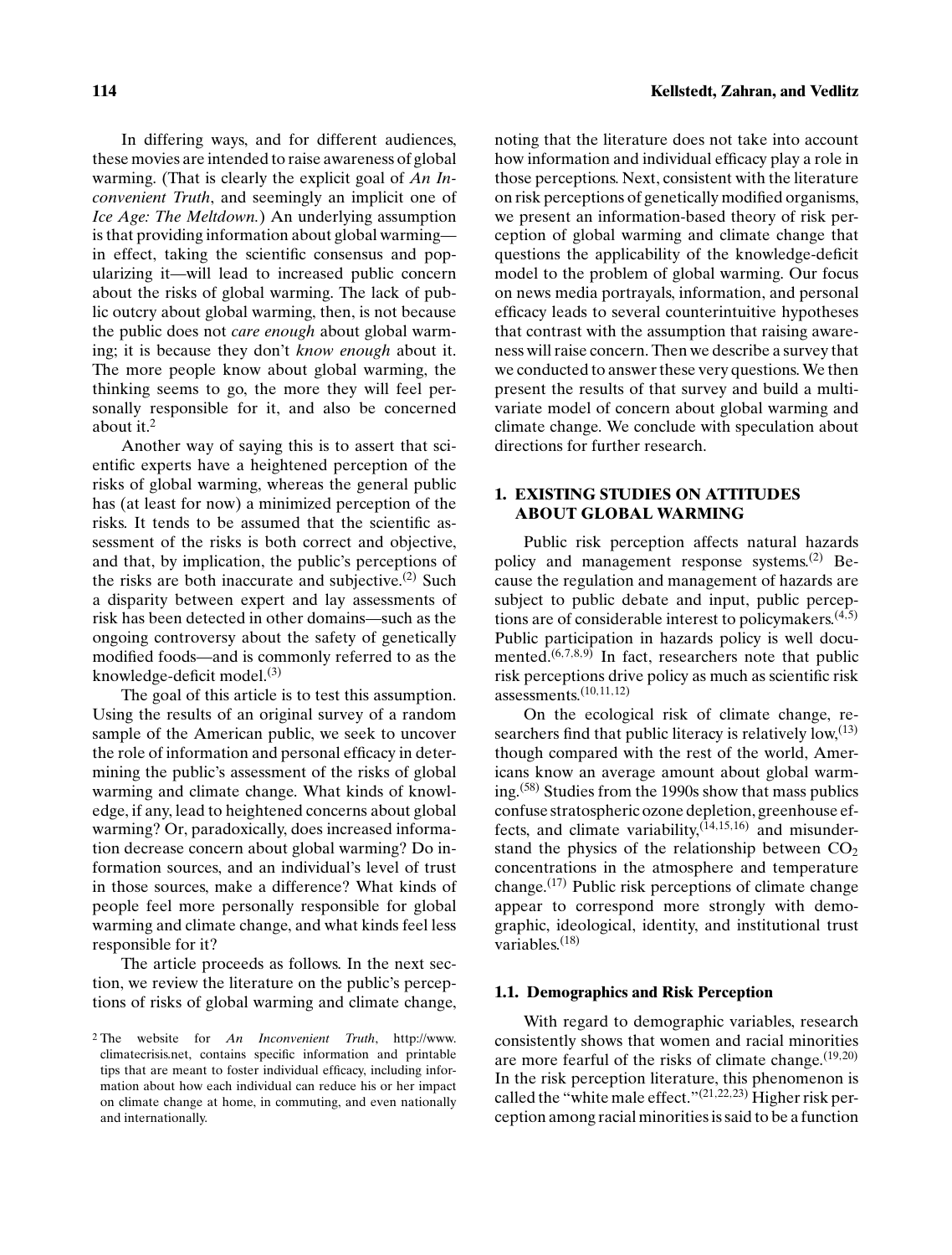of greater environmental hardship and distress—that is, minorities are disproportionately exposed to ecological hazards.<sup> $(24)$ </sup> With regard to sex differences, researchers argue that traditional divisions of labor account for higher levels of environmental concern among women. According to this logic, women are underemployed in primary industries, and therefore less inclined to consider economic tradeoffs in evaluation of environmental risks.(25,26,27)

Research on educational attainment and income indicates that persons of higher socioeconomic status are less likely to perceive climate change as risky.(20) Similarly, persons knowledgeable of the causes, properties, and effects of climate change have lower levels of risk perception. Empirical investigations of how people perceive both technological and ecological risks show that lower (not higher) levels of human capital predict heightened risk perception.(28)

## **1.2. Identity, Ideology, Trust, Affect, and Risk Perception**

Regarding ideology and identity variables, studies find that worldviews are highly correlated with risk perceptions of various technological and ecological dangers.(29,30) Like so many aspects of political life, it is not surprising to expect that views of climate risk are almost certainly influenced by an individual's ideological perspective. Research has shown that the leftright dimension colors much of the way we perceive political events and choices, from candidates to policy options.(31,32,33)

Trust has been shown to be an important correlate of interpretations of risk and resultant support or opposition to policy choices in the face of risk. Priest found that trust in "institutional actors" was a strong predictor of support for biotechnology.(55) Poortinga and Pidgeon examine the dimensions of trust and their relationship to risk regulation in five policy areas, including climate change.(57) They stress the importance of trust as a necessary construct in understanding risk perceptions.

Attitudes, values, and beliefs are also strongly associated with identification of risks and support for corrective action. For example, O'Connor *et al.*<sup>(18)</sup> find that persons with pro-environmental attitudes are significantly more willing to support risk reduction efforts related to greenhouse gas emissions. Bord *et al*. (19) find that persons regarding the biophysical world as "fragile" are more likely to adopt behaviors and support policies that mitigate climate change risks. Researchers find that political ideology and political party identification are significantly related to climate change risk perception. Democrats and persons of liberal ideology are more likely to regard climate change as risky, and are more likely to support costly risk mitigation public policies. $(34)$ Leiserowitz<sup> $(53,54)$ </sup> argues strongly for the role of attitudes (affect) and values in determining risk perceptions and Krosnick *et al*. (56) emphasize the role of beliefs and attitudes about climate change certainty and causes as key policy influences.

Overall, existing research shows that climate change risk perceptions, as with other ecological risks like air pollution, ozone depletion, and contamination of water supplies, are strongly influenced by demographic, ideology, and identity variables.  $^{(19,29,30)}$  However, to date, studies have not sufficiently included measures of a person's information environment. The inclusion of such variables may reduce the level of unexplained variance in risk perception models.

# **2. GLOBAL WARMING AND THE KNOWLEDGE-DEFICIT MODEL**

With any public policy issue that revolves around expanding scientific knowledge—including issues like genetically modified foods, embryonic stem cell research, or, as in the present case, global warming and climate change—members of the mass public are no more than casually aware of the key controversies and concepts involved in research at the frontiers of science. Scientific research is highly technical, after all, and the relevance of any type of research for a typical person's day-to-day life is far from obvious to the vast majority of people. That is not to say, of course, that research is not relevant for people's lives, or especially for their long-term futures. Rather, most people have far more immediate concerns—economic security, raising a family, and the like—that simply rank higher on the priority list.

But information about global warming—though still far from complete—has recently become both more widely available and more dramatic. Antarctic ice shelves collapse and fall into the ocean; an increasing number of hurricanes striking the coastlines of America raise the question of whether warmer oceans are contributing to the higher frequency and intensity of the storms. Combine this with the fact that scientists who conduct research on global warming and climate change agree with one another to a striking degree about both the existence of global warming, as well as its likely causes and potential consequences. A recent issue of *Science*, discussed widely in the mainstream press, contained an essay showing that, out of 928 published papers on climate change, exactly zero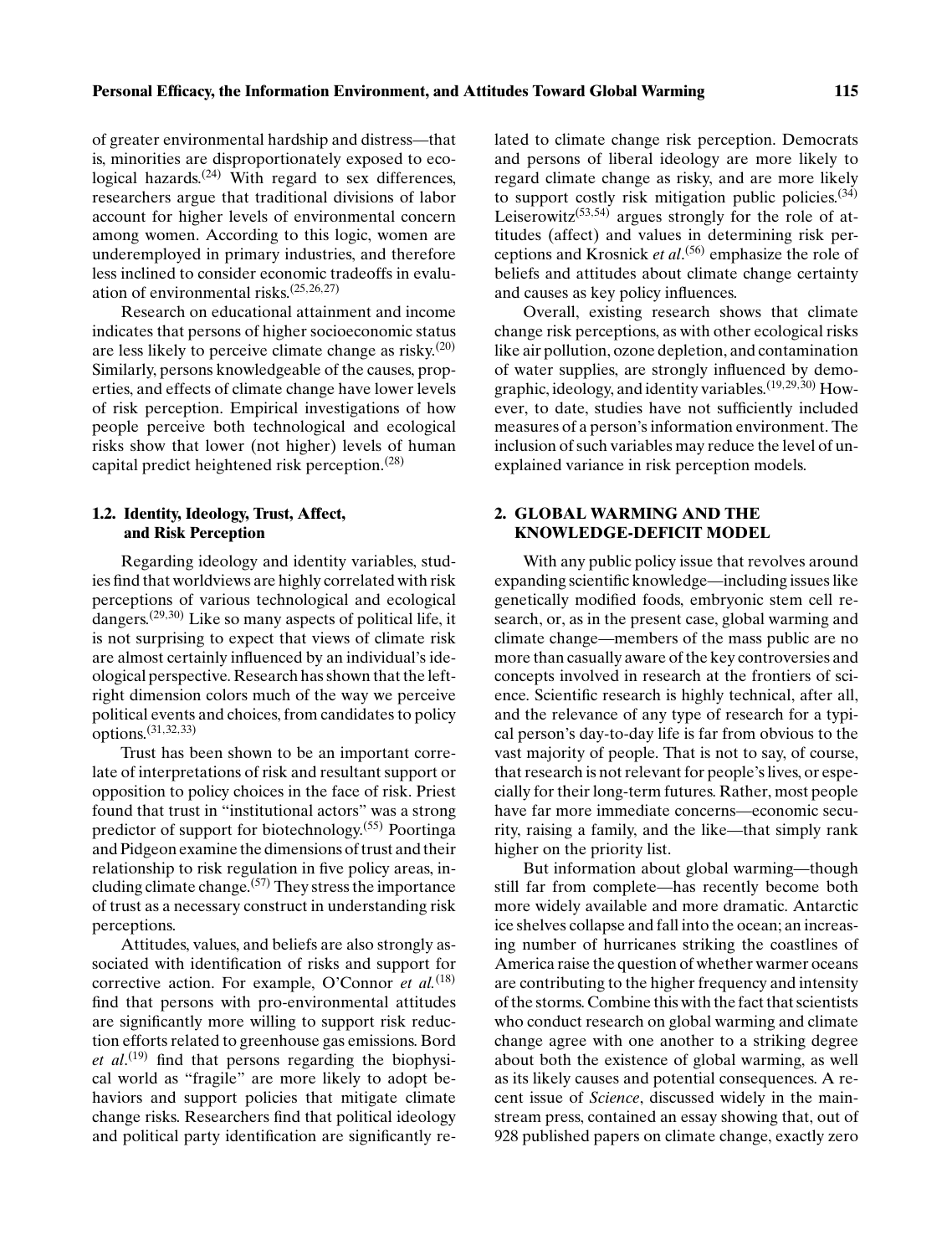disagreed with the consensus that "human modification of climate is compelling."(35) Indeed, the scientific consensus on global warming and climate change is remarkable, and is not rife with ethical controversies like stem-cell research, where scientists will line up on opposing sides to debate the scientific merits of differing positions. In fact, Bord, O'Connor, and Fisher (2000, p. 215) report that "[a]ccurate knowledge of global warming is the strongest single predictor of behavioral intentions...". (52)

Thus, this increase in information about global warming and climate change, combined with the scientific consensus on the subject, produces perhaps an easy test for the knowledge-deficit hypothesis. As people are exposed to more information about what scientists know about how human activities like  $CO<sub>2</sub>$ emissions are related to increasing global temperatures, then one should expect two things. First, one should expect to see higher amounts of information to be related to higher degrees of personal efficacy and responsibility for global warming and climate change. Second, one should expect to see higher amounts of information to be related to heightened perceptions about the risks of global warming and climate change. Together, these hypotheses are straightforward applications of the knowledge-deficit model to the issue of global warming.

But there are reasons to doubt that the knowledge-deficit model will apply to the issue of global warming and climate change. Foremost among these is the disparity between the aforementioned near-unanimity of scientific opinion on the matter, on the one hand, and the way public policy controversies are presented in the mainstream media, on the other. The dominant theme of media coverage of nearly every problem—not just global warming—is that of debate and conflict.<sup> $(36,37,\overline{3}8,39)$ </sup> This applies to coverage of presidential candidates, as well as to debates in the halls of the U.S. Congress, where Republicans want one thing, and Democrats want something else. It also applies, though, to the issue of global warming, where the dominant media storyline of conflict and debate between opposing sides does not accurately reflect the scientific consensus on the topic, a condition Boykoff and Boykoff<sup> $(40)$ </sup> refer to as "balance as bias."<sup>3</sup> From this perspective, one might not expect to see increasing degrees of information related to efficacy for and

risk-assessments of global warming because it is likely that the information that most people receive about global warming does not come from scientific journals (like *Science*), but from CNN and from Fox News, where the issue of global warming is treated just like any other political issue. Talking Head One makes a case that global warming is a problem, or that Hurricane Katrina was more devastating because of global warming than it would have been otherwise; Talking Head Two disagrees, and says that the research on the topic is far from conclusive. The information that members of the mass public consume about global warming, then, might not heighten their efficacy and sense of risk about global warming; the coverage, instead, might make them think that this issue is just another issue where the experts disagree, and that there are no immediate implications of that research to their lives.<sup>4</sup>

All of this suggests that personal efficacy for global warming, and assessments of the risks of global warming, might be related to individual perceptions of the press, and to views of how well scientists (as a whole) understand the problem. Efficacy and risk assessments, by the same line of reasoning, might be related to individual levels of trust in the experts on the subject. A representation of this model is presented in Fig. 1. Personal efficacy for global warming, in this representation, becomes an intervening variable between demographics, identities, and information, on the one hand, and concern for global warming, on the other.

The knowledge-deficit model—as well as the behavior of global-warming activists—leads us to suspect that increasing levels of information will heighten risk perceptions. But, on the other hand, the media's framing of the global warming issue as an unsettled controversy leads us to expect that information levels will not produce increasing concern for global warming. We now turn to the results of an original survey of the mass public in the United States to answer this question.

# **3. RESEARCH DESIGN: SURVEY-BASED EVIDENCE REGARDING CLIMATE CHANGE**

Survey data are derived from a national telephone survey of randomly selected adults in the

<sup>3</sup> Note the complaint in *Science* magazine from Oreskes,(35) who writes: "Politicians, economists, journalists, and others may have the impression of confusion, disagreement, or discord among climate scientists, but that impression is incorrect."

<sup>4</sup> In the German context, Weingart, Engels, and Pansegrau (2000) find differences in the discourses of the media, politicians, and the mass public on climate change<sup>(59)</sup>.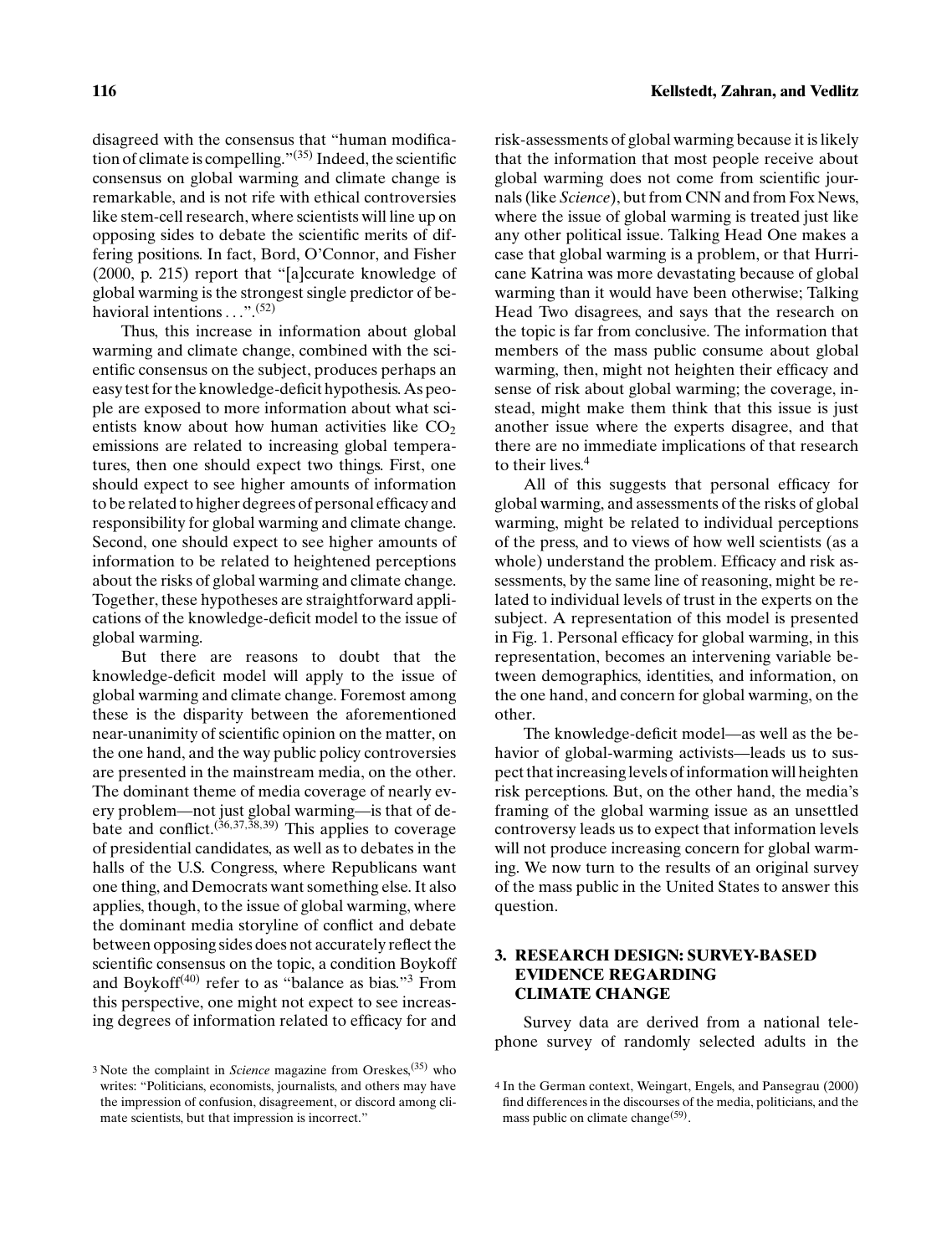

**Fig. 1.** A causal diagram of beliefs, background, information environment, and efficacy on climate change risk perceptions.

United States conducted from July 13 to August 10, 2004. The survey instrument was designed by research scientists at Texas A&M University. The survey probed citizen attitudes and behaviors on climate change. Telephone interviews were performed in English, averaging 37 minutes to complete. Based on the American Association for Public Opinion Research outcome calculator IV, the response rate was 37% and the cooperation rate was 48%. Overall, 1,093 interviews were completed, constituting  $\pm 3\%$  sampling error.<sup>5</sup>

## **3.1. Dependent Variable**

The key dependent variable for the study, *climate change risk perception*, averages six survey questions on the risks of climate change. Respondents were asked to indicate their level of agreement with three statements on the threat of climate change to the respondent's *personal* health, financial, and environmental welfare, as well as three statements on the risks of climate change to *public* health, economy, and environmental integrity. This six-item measure produces a robust variable that measures individual perceptions of the risks of climate change on a scale from 1 to 4, with higher numbers indicating greater concern. In Table I, we show the specific question wordings, as well as the results of a factor analysis combining the six items. The factor analysis confirms that the six items cohere as a sensible single dimension. All of the indicators load strongly onto the underlying factor, and the resulting scale is highly reliable (Cronbach's  $alpha = 0.873$ ). (See the Appendix for scale constructions for all variables.)

## **3.2. Operationalizations of Independent Variables**

Many information environment variables are estimated. Our climate change risk perception model

<sup>5</sup> The majority of survey participants are female (55.6% vs. 44.4% percent male). The average age is  $47.31$  ( $SD = 16.40$ ), and the range is 18–90. About 37% of respondents hold a college or postgraduate degree, and 2.5% have no high school diploma. The racial distribution of the sample is predominately white non-Hispanic (84.1%), followed by African American (8.1%), Hispanic (5.4%), Native American (1.2%), and Asian American (0.2%). On self-reported political ideology, 42.0% of respondents regard themselves as conservative, compared to 32.7% leaning liberal. Compared to the national U.S. Census figures, our sample is on average older in age (45.43 vs. 32.3), better educated (one-fifth of Americans are without a high school diploma), and undercounts males (44.4% vs. 49.1%), African Americans (8.1% vs. 12.3%), Hispanics (5.4% vs. 12.5%), and Asian Americans (0.2% vs. 3.6%).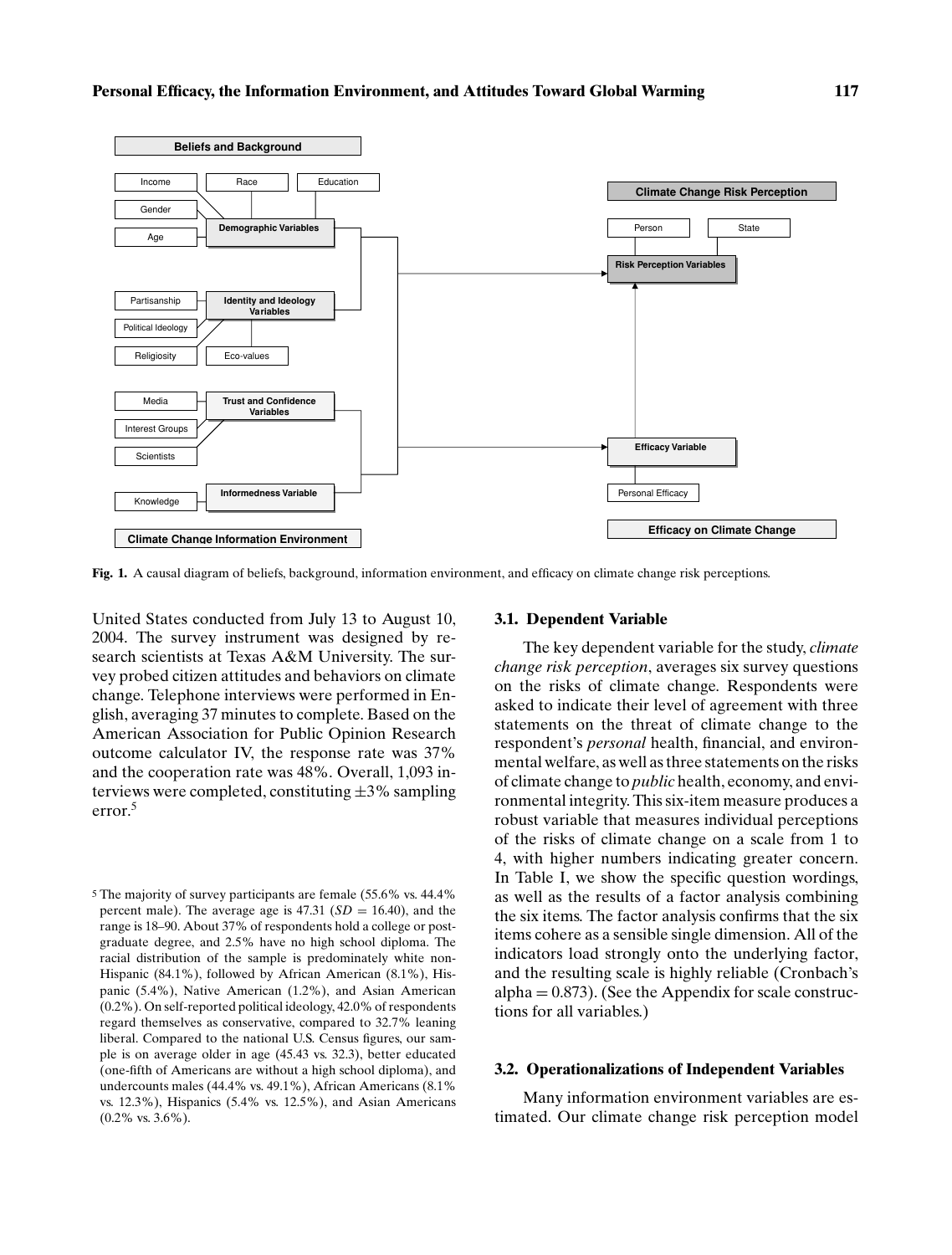| <b>Survey Question</b>                                                                                                                         | Factor Loading |
|------------------------------------------------------------------------------------------------------------------------------------------------|----------------|
| Global warming and climate change will have a noticeably negative impact<br>on my health in the next 25 years.                                 | 0.743          |
| Global warming and climate change will have a noticeably negative impact<br>on my economic and financial situation in the next 25 years.       | 0.676          |
| Global warming and climate change will have a noticeably negative impact<br>on the environment in which my family and I live.                  | 0.756          |
| In your opinion, what is the risk of global warming and climate change<br>exerting a significant impact on public health in your state?        | 0.766          |
| In your opinion, what is the risk of global warming and climate change<br>exerting a significant impact on economic development in your state? | 0.716          |
| In your opinion, what is the risk of global warming and climate change<br>exerting a significant impact on the environment in your state?      | 0.782          |
| Eigenvalue                                                                                                                                     | 3.290          |
| Cronbach's alpha                                                                                                                               | 0.873          |

**Table I.** Factor Analysis of Six Items of Public Concern for Global Warming

*Note*: The survey items were asked in succession. The first three were preceded by the following stem: "Do you strongly agree, agree, disagree, or strongly disagree with the following statements?" Only one factor was retained.

includes a measure on *perceived efficacy*. This variable is a three-item measure estimating the perceived ability of a respondent to influence climate change outcomes, to induce others to behave in ways that mitigate human sources of climate change, and whether a respondent accepts climate change as a human responsibility. Table II presents the specific survey items used in the index, as well as the results of a factor analysis combining the items. The results show that the items all load acceptably on the latent dimension (Cronbach's alpha  $= 0.634$ ). Based on the literature, we expect persons with higher perceived personal efficacy and acceptance of climate change as a personal responsibility to be more likely to define climate change as risky, and more likely to act on perceived risks (Bord & O'Connor, 1998; O'Connor *et al*., 1999; Savage, 1993).

We measure a respondent's level of *information* by asking each respondent to report "how informed do you consider yourself to be" about global warming and climate change, which produces an 11 point scale.<sup>6</sup> We measure *media trust* using a threeitem index (Cronbach's alpha  $= 0.703$ ) asking respon-

#### **Table II.** Factor Analysis of Three Items of Personal Efficacy for Global Warming

| <b>Survey Ouestion</b>                                                                                                                                                                     | Factor<br>Loading |
|--------------------------------------------------------------------------------------------------------------------------------------------------------------------------------------------|-------------------|
| I believe my actions have an influence on global<br>warming and climate change.                                                                                                            | 0.659             |
| My actions to reduce the effects of global<br>warming and climate change in my<br>community will encourage others to reduce<br>the effects of global warming through their<br>own actions. | 0.453             |
| Human beings are responsible for global<br>warming and climate change.                                                                                                                     | 0.586             |
| Eigenvalue                                                                                                                                                                                 | 1.442             |
| Scale reliability coefficient (alpha)                                                                                                                                                      | 0.634             |

*Note*: The survey items were asked in succession, and were preceded by the following stem: "The following statements are about climate change and global warming. Please tell me if you strongly agree, agree, disagree, or strongly disagree with each of them?" Only one factor was retained.

dents to rate newspapers, television news, and the radio "in terms of the trustworthiness of information provided on global warming and climate change." We measure *trust in experts* similarly, using a fouritem index (Cronbach's alpha  $= 0.773$ ) asking respondents to evaluate the trustworthiness of government agencies, nonprofit organizations, environmental interest groups, and other interest groups in terms

<sup>6</sup> Higher numbers indicate a more informed respondent. The sample mean is 6.32, with a standard deviation of 2.33. Approximately 9% of respondents rated their level of information at the high endpoint; approximately 2% rated their information level at the lowest level.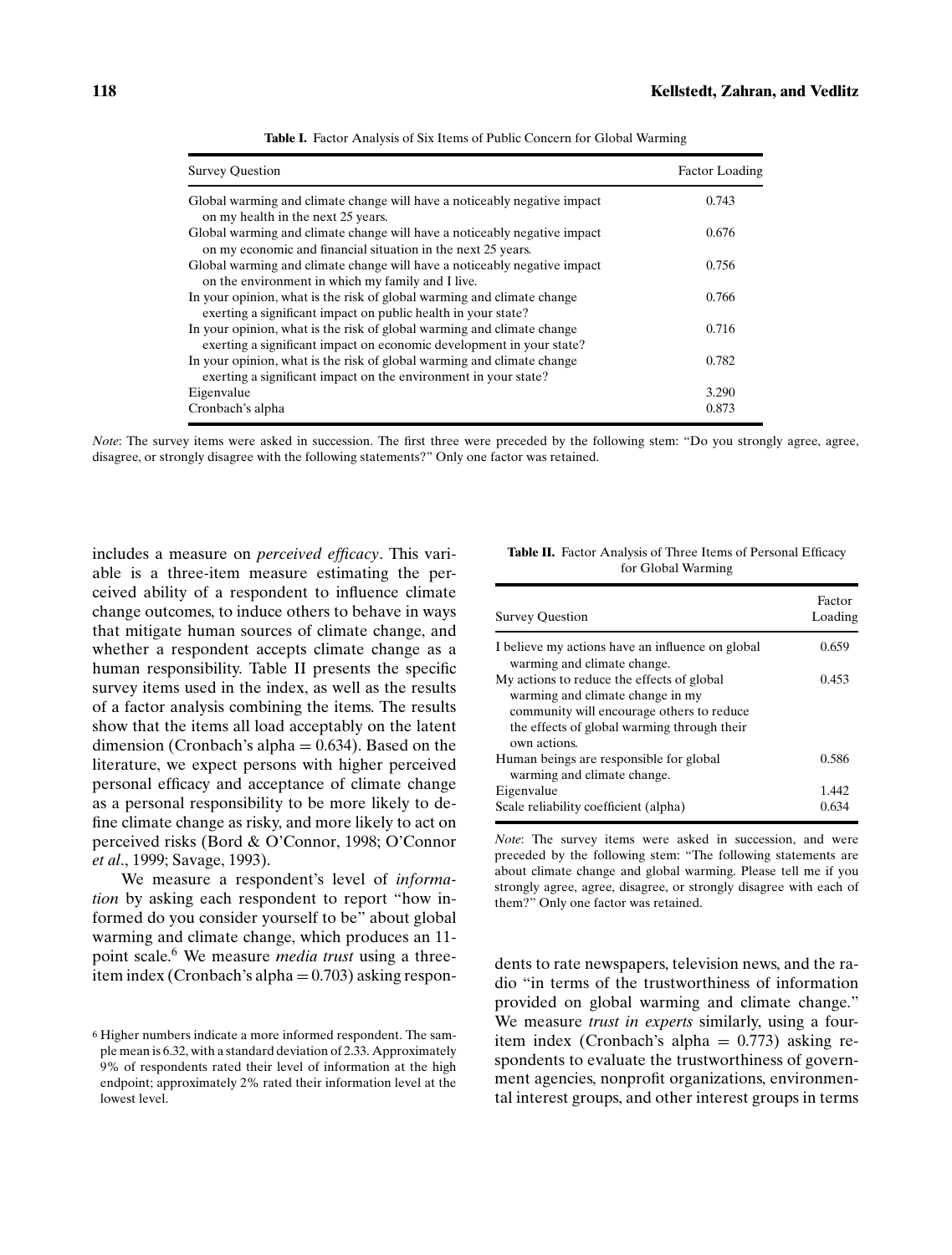of the information they provide about global warming and climate change. Finally, we measured *confidence in scientists* by asking respondents to assess, on a four-point scale, how well they perceive scientific understanding of global warming and climate change.

We measured and included in the models several ideology and identity variables. We employ an abbreviated version of the New Ecological Paradigm (NEP) scale developed by Dunlap *et al*. (41) to estimate environmental ideology. Our abbreviated measure excludes human exemptionalist paradigm (HEP) items that appear in the original index. The exclusion of HEP items does not dramatically alter the performance of the original index, as HEP beliefs are the theoretical and empirical inverse of NEP beliefs. The New Ecological Values scale (Cronbach's  $alpha = 0.776$ ) averages responses on eight items derived from the NEP Scale. Respondents were asked to indicate agreement  $(4 =$  strongly agree;  $1 =$  strongly disagree) with statements on resource scarcity, human impacts on nature, and ethical responsibility toward nonhuman life. As with previous literature,  $(18)$ we expect our ecological values measure to behave positively in our regression model, with individuals who evidence greater new ecological values showing greater concern about the risks of global warming and climate change. *Political ideology* is measured on a 7 point scale ranging from  $1 =$  strongly liberal to  $7 =$ strongly conservative. *Political party identification* is measured dichotomously as  $1 = Republican$  and  $0 =$ Democrat and other. Finally, *religious-service attendance* is measured nominally, depending on whether the respondent attended religious services in the past week  $(1)$  or not  $(0)$ .

We also measure and control for the potential effects of numerous demographic variables. *Education* was measured on a 6-point scale, ranging from elementary school (1) to postgrad degree (6). *Household income* is an 11-point scale with \$10,000 intervals  $(1 =$  less than \$10,000; 10 = more than \$100,000). Consistent with previous literature, we hypothesize education and income to be negatively associated with climate change risk perceptions.<sup> $(20,28)$ </sup> Race is measured discretely, with whites receiving a score of 1, and nonwhites receiving a score of 0. G*ender* is included in the model as a dichotomous variable where female = 0 and male = 1. Because environmental behavior studies typically indicate that women are more aware of environmental risks and more readily support environmental and climate initiatives,  $(42, 43, 44, 45, 46)$  we expect gender to behave negatively in our prediction model. *Age* is measured in years.

Because our dependent variable, risk assessments of global warming and climate change, is an index that is measured continuously, we will estimate the effects of the standard demographic background and identity variables, as well as the variables representing efficacy and information sources, by using OLS regression. We turn now to those results.

# **4. FINDINGS**

We begin in Column 1 of Table III with a baseline model in which the dependent variable is our index of concern for global warming and climate change. The independent variables in the model are the demographic variables and the identity variables; for the moment, we ignore the potential effects of efficacy and information. Most of the coefficients are in the direction predicted by the literature. Whites and males, for example, exhibit significantly greater concern for global warming and climate change than nonwhites and females, respectively. The remainder of the demographic variables, though—age, income, education, and attendance at religious services—do not have effects that are statistically discernable from zero. With respect to the identity variables, conservatives and Republicans show more concern for global warming and climate change than liberals and Democrats, controlling for other variables. The unusual results with respect to race, gender, Republican partisanship, and conservative political ideology are attributable to the new ecological values control. In bivariate analyses (not shown), these variables are negatively associated with climate change risk perception. Those with a stronger grounding in new ecological values are considerably more concerned about global warming and climate change than are those who do not share those values. In all, the model accounts for roughly 32% of the variance in the dependent variable.

The results of our expanded model that accounts for the effects of efficacy and the information environment are presented in Column 2 of Table III. The effects of two of the variables that were also included in the baseline model—age and partisanship changed considerably. In the baseline model, age was not statistically significant, but in the expanded model, it is. Older respondents show less concern for global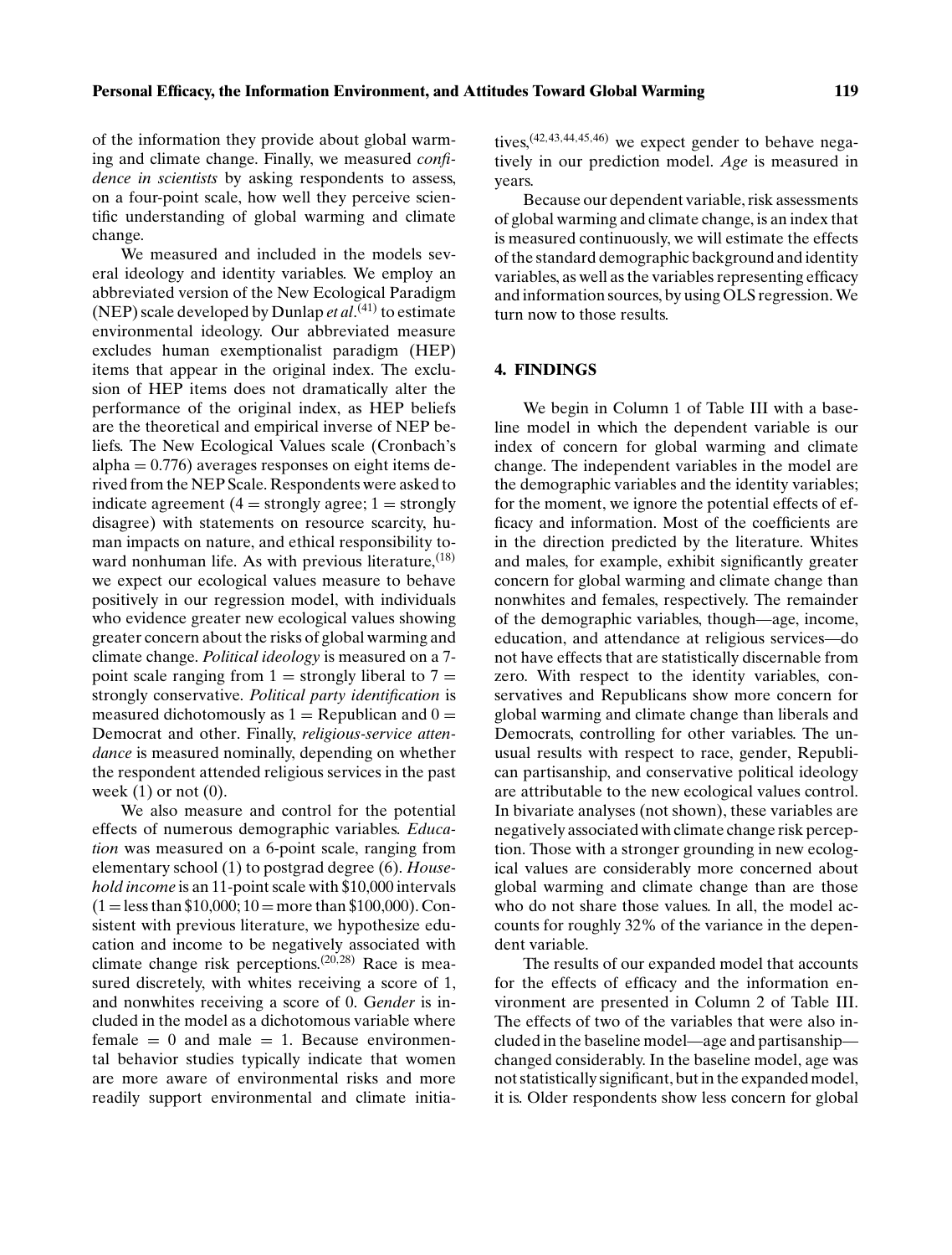| Table III. Two Models of Public Concern for Global Warming |  |
|------------------------------------------------------------|--|
| and Climate Change                                         |  |

| <b>Independent Variable</b>  | (1)      | (2)       |
|------------------------------|----------|-----------|
| Race (white)                 | $0.233*$ | $0.184*$  |
|                              | (0.061)  | (0.057)   |
| Gender (male)                | $0.110*$ | $0.085*$  |
|                              | (0.045)  | (0.043)   |
| Education                    | $-0.001$ | 0.008     |
|                              | (0.019)  | (0.018)   |
| Income                       | 0.007    | 0.010     |
|                              | (0.008)  | (0.007)   |
| Age                          | $-0.001$ | $-0.003*$ |
|                              | (0.001)  | (0.001)   |
| Religious-service attendance | $-0.014$ | $-0.004$  |
|                              | (0.048)  | (0.045)   |
| Partisanship (Republican)    | $0.128*$ | 0.067     |
|                              | (0.057)  | (0.053)   |
| Ideology (conservative)      | $0.068*$ | $0.042*$  |
|                              | (0.015)  | (0.014)   |
| New ecological values        | $0.647*$ | $0.407*$  |
|                              | (0.056)  | (0.058)   |
| Information about            |          | $-0.018*$ |
| global warming               |          |           |
|                              |          | (0.009)   |
| Efficacy                     |          | $0.420*$  |
|                              |          | (0.050)   |
| Trust media                  |          | $-0.019$  |
|                              |          | (0.014)   |
| Trust experts                |          | $-0.004$  |
|                              |          | (0.013)   |
| Confidence in science        |          | $-0.057*$ |
|                              |          | (0.027)   |
| Constant                     | $0.355*$ | $0.456*$  |
|                              | (0.155)  | (0.219)   |
| Adj. $R^2$                   | 0.318    | 0.427     |
| N                            | 627      | 600       |
|                              |          |           |

 $* p < 0.05$ .

*Note*: Cell entries are unstandardized OLS regression coefficients; standard errors are in parentheses. The dependent variable in both columns is a factor-analyzed scale of concern for global warming that ranges from 1 (low concern) to 4 (high concern). See Table I for details.

warming and climate change than do younger respondents. In addition, the coefficient for partisanship in Column 2 is half the size it was in Column 1, and is now no longer statistically significant. Many of the other variables, once controlling for the new variables in the model, remain statistically significant, but their effects are somewhat attenuated—race (0.184 in Column 2 compared to 0.233 in Column 1); gender (0.085 vs. 0.110); ideology (0.042 vs. 0.068); and new environmental values (0.407 vs. 0.647). In short, controlling for the new variables estimated in our model reduces the impact of variables previously considered to have significant influences on attitudes toward global warming and climate change; while many of these variable still have statistically significant effects, these effects are smaller—in some cases, 50% smaller—than had previously been believed.

Turning to the coefficients for the new variables estimated in Column 2, we see that, in sharp contrast with the knowledge-deficit hypothesis, respondents with higher levels of information about global warming show *less* concern about global warming.<sup>7</sup> The effects here are statistically significant, but they are modest in magnitude. Moving from the leastinformed respondents to the most-informed ones produces, on average, about two-tenths of a point shift in concern about global warming and climate change. On a scale ranging from 1 to 4, a shift of two-tenths of a point should not be overstated; the effect, though modest, is discernible from zero.

Much larger is the effect of personal efficacy and responsibility for climate change. Respondents who

7 The negative partial correlation between informedness and risk perception, all things held equal, is striking. This result needs explanation. As smartly suggested by an anonymous reviewer, because informedness is a self-reported measure, respondents who feel themselves less responsible for climate change and global warming may mistakenly perceive they possess all the information required. That is, their perceived level of informedness is biased upward by their underweighting of the risks of climate change and their contribution to the problem. By this logic, informedness ought to be negatively correlated with concern. First, our data show that self-reported knowledge of climate change and global warming is highly correlated with self-reported knowledge on a host of environmental policy issues from pollution  $(r=0.616)$ , genetically modified organisms (GMO)  $(r = 0.428)$ , to energy  $(r =$ 0.584). That is, persons who regard themselves as highly informed on global warming tend to define themselves as highly informed on other environmental issues. Minus controls, our data also show that informedness is positively associated with concern for all environmental issues—for example, as self-reported informedness on GMO increases, so, too, does the level of reported concern on GMO  $(r = 0.202)$ . The same is true of informedness and concern on climate change and global warming  $(r = 0.259)$ . Similarly, if one divides respondents on the variable of concern for climate change into two groups, with those reporting a 9 or 10 (or extremely concerned) slotted in Group I, and all others in Group 0, differences on self-reported informedness remain  $(t = 8.816,$  $p = 0.000$ . Therefore, for bivariate tests, we find no evidence that, on average, downing the level of concern amplifies perceived levels of informedness. Instead, we theorize that the sign flip for informedness is caused by the introduction of perceived efficacy measures. As shown in our model of perceived efficacy, as the level of self-reported knowledge increases, the perceived ability to affect global warming outcomes decreases. This is a reasonable finding. Global warming is an extreme collective action dilemma, with the actions of one person having a negligible effect in the aggregate. Informed persons appear to realize this objective fact. Therefore, informed persons can be highly concerned and reasonably pessimistic about their ability to change climate outcomes.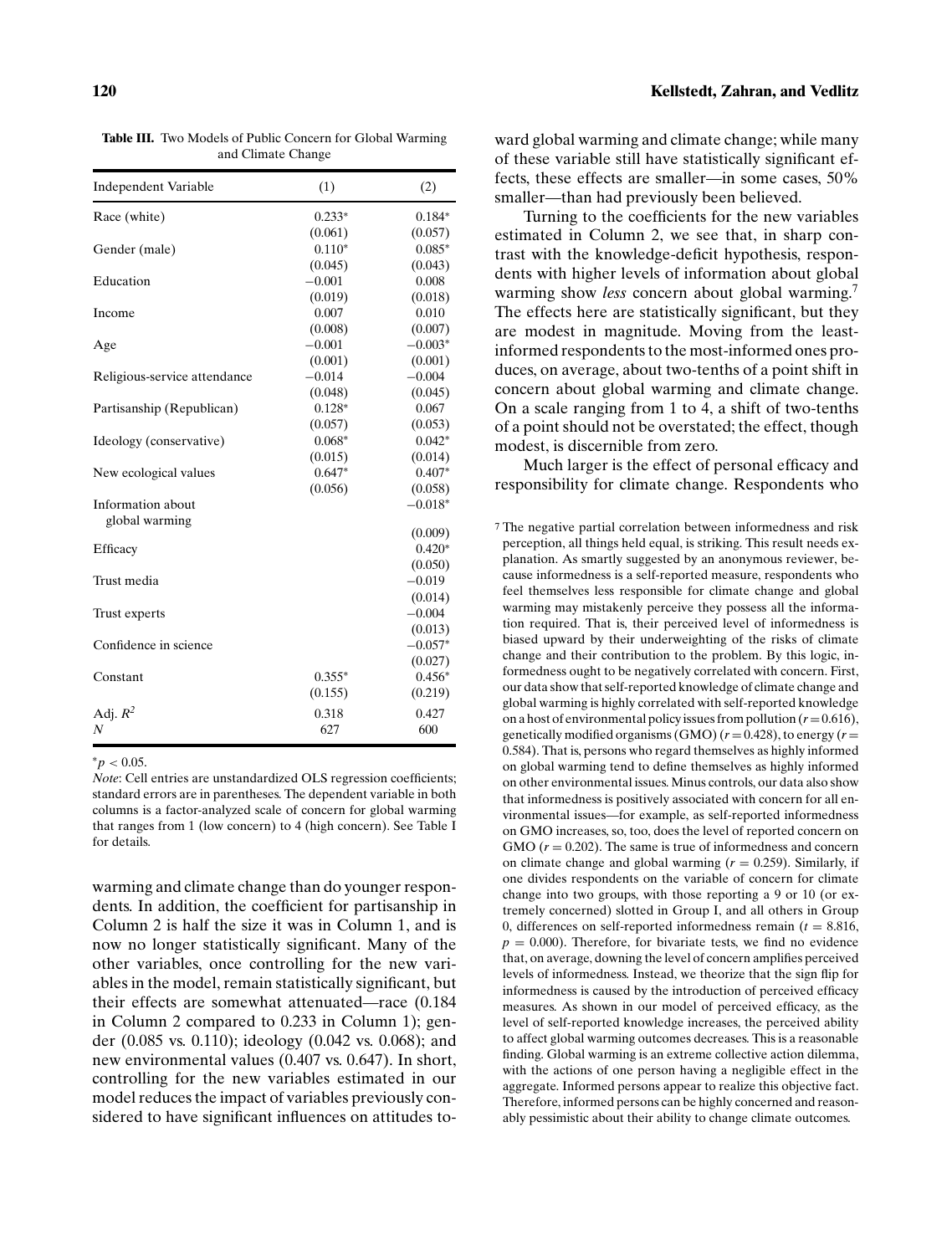feel personally responsible for climate change show far greater concern for the future effects of global warming and climate change. These effects are large: moving from the least efficacious to the most efficacious respondents produces, on average, almost 1.7 points of movement on the four-point scale for the dependent variable. The size of this effect, in standardized terms, is roughly comparable to the large effects for the well-established effects for new ecological values (data not shown).

Respondents who showed a great deal of confidence that scientists understand global warming and climate change showed significantly *less* concern for the risks of global warming than did those who have lower trust in scientists. Though this effect differs from our expectations, it is consistent with the notion that people trust that scientists will be able, somehow, to devise technical solutions to any problems that arise because of global warming and climate change. The effect is statistically significant, but not particularly large: moving from the extreme of a "very unclear" understanding to the other of a "very clear" understanding produces, on average, a movement of approximately one-quarter of a point shift on our fourpoint scale for the dependent variable. The effect is discernible from zero, but its magnitude should not be overstated.

The coefficients for the other variables that correspond to the respondent's information environment did not achieve statistical significance. Respondents who showed high trust in the media and in policy experts on the topic of global warming showed trivially less concern for the problem than those with low trust. But these effects are not reliably different from zero.

Overall, the model in Column 2 of Table III accounted for approximately 43% of the variance in concern for global warming and climate change, compared with approximately 32% for the baseline model in Column 1. Thus, the expanded model provides a more complete accounting of public concern for global warming.<sup>8</sup>

# **4.1. The Sources of Personal Efficacy for Global Warming**

The strong effects of a respondent's sense of personal efficacy about global warming and climate change on concern for the problem—effects, we reiterate, that are independent of the effects of new environmental values more generally—raise provocative questions about what causes some people to feel personally responsible for global warming and climate change, and why others feel no sense of responsibility for the problem. We investigate this in Table IV, with a multivariate model with personal efficacy for global warming as our dependent variable. Lacking any guidance from the literature, we use as exogenous variables the same six demographic variables—race, gender, education, income, age, and religious-service attendance—and the three

**Table IV.** The Sources of Personal Efficacy Regarding Global Warming and Climate Change

| <b>Independent Variable</b>      | Coefficient<br>(s.e.) |
|----------------------------------|-----------------------|
| Race (white)                     | 0.035                 |
|                                  | (0.046)               |
| Gender (male)                    | 0.004                 |
|                                  | (0.035)               |
| Education                        | $-0.008$              |
|                                  | (0.014)               |
| Income                           | $-0.005$              |
|                                  | (0.006)               |
| Age                              | $0.003*$              |
|                                  | (0.001)               |
| Religious-service attendance     | $-0.015$              |
|                                  | (0.037)               |
| Partisanship (Republican)        | 0.004                 |
|                                  | (0.044)<br>0.018      |
| Ideology (conservative)          | (0.012)               |
| New ecological values            | $0.431*$              |
|                                  | (0.044)               |
| Information about global warming | $-0.026*$             |
|                                  | (0.007)               |
| Trust media                      | $-0.009$              |
|                                  | (0.012)               |
| Trust experts                    | $-0.035*$             |
|                                  | (0.011)               |
| Confidence in science            | $-0.132*$             |
|                                  | (0.022)               |
| Constant                         | 1.907*                |
|                                  | (0.162)               |
| Adj. $R^2$                       | 0.370                 |
| N                                | 627                   |
|                                  |                       |

 $*_{p}$  < 0.05.

<sup>8</sup> The findings for the statistically significant variables in Table III are robust to the exclusion of any of the statistically insignificant variables.

*Note*: Cell entries are unstandardized regression coefficients; standard errors are in parentheses. The dependent variable is a factor-analyzed scale of personal efficacy for global warming that ranges from 1 (low efficacy) to 4 (high efficacy). See Table II for details.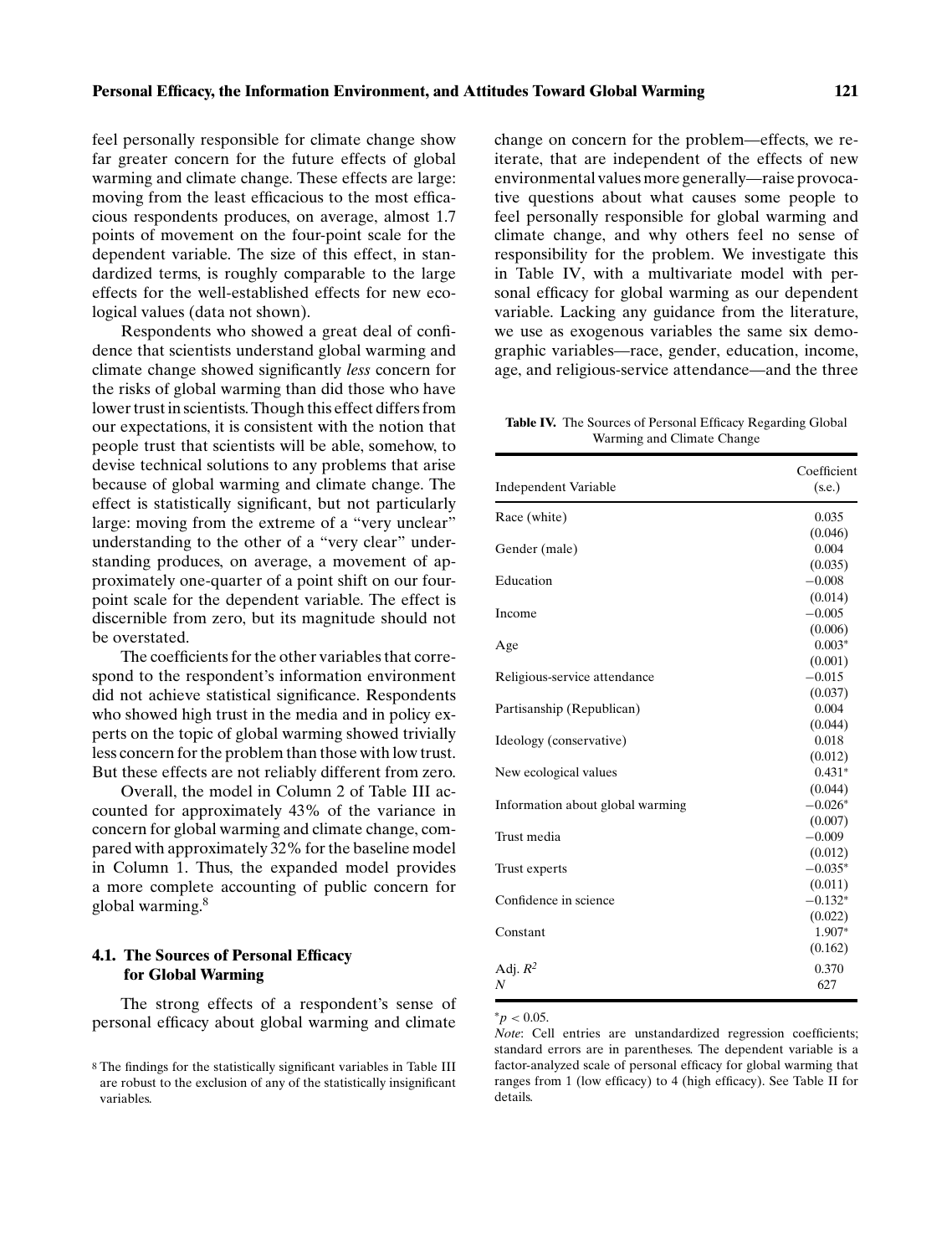identity variables—partisanship, ideology, and new ecological values—as in the models in Table IV. We also estimate the effects of informedness about global warming, trust in the media and in experts, and confidence in scientists' understanding of global warming.

The results are suggestive. Of the demographic variables, only age exerts a statistically significant impact on personal responsibility for global warming. (In this case, that effect is positive, with older respondents feeling more responsible for it than do younger respondents.) Among the identity variables, neither partisanship nor ideology has a significant effect, but endorsement of new environmental values does: those with a greater sense of new environmental values feel far more personally efficacious and responsible for global warming than those who do not endorse new environmental values.

As was the case for overall concern for global warming, when it comes to personal efficacy regarding global warming, respondents who are better informed about the issue feel less (not more) responsible for it. This effect is rather modest in strength—moving from extremely uninformed to extremely informed leads to, on average, a shift of 0.3 points along our four-point scale of efficacy—but it is statistically reliable nonetheless. In addition, respondents who show a greater confidence that scientists understand the problem of climate change feel less (not more) personal efficacy for global warming than those with little confidence in scientists. This effect is somewhat larger, with a total effect from one endpoint of the scale to the other yielding a shift of about six-tenths (or threefifths) of one point on the scale of the dependent variable.<sup>9</sup> Respondents who show higher confidence in the government experts on global warming feel less (not more) efficacious for causing global warming. Trust in the media was unrelated to a sense of efficacy and responsibility for global warming. Overall, this rather exploratory model accounted for a substantial portion—37%—of the variability in personal efficacy regarding global warming.<sup>10</sup>

## **5. DISCUSSION AND CONCLUSIONS**

The combined findings of Tables III and IV provide considerable support for the causal flow leading to concern for global warming and climate change outlined in Fig. 1. Along with new environmental values, a sense of personal responsibility for global warming serves as a prominent cause of respondents'subjective risk assessments of global warming. Though the size of this effect might be surprising, the direction of it is not. Those who feel responsible for global warming are more concerned about its risks.

Perhaps ironically, and certainly contrary to the assumptions underlying the knowledge-deficit model, as well as the marketing of movies like *Ice Age* and *An Inconvenient Truth*, the effects of information on both concern for global warming and responsibility for it are exactly the opposite of what were expected. Directly, the more information a person has about global warming, the less responsible he or she feel for it; and indirectly, the more information a person has about global warming, the less concerned he or she is for it. These information effects, while striking, are consistent with the findings of Durant and  $Legge^{(47)}$ with respect to genetically modified foods, and with those of Evans and Durant<sup> $(48)$ </sup> with respect to embryo research.<sup>11</sup> Thus, we contribute another parcel of evidence that the knowledge-deficit model is inadequate for understanding mass attitudes about scientific controversies.

It is worth emphasizing, as well, that the findings reported herein, and hence the generalizability of our conclusions, are limited to the United States. Recent research in comparative public opinion shows that, compared to the rest of the world, the United States has average knowledge levels about global warming, despite the fact that America is among the besteducated countries in the world.<sup>(58)</sup> It is possible, perhaps likely, that a similar pattern of findings would emerge in comparably developed democracies like Japan or those in Europe. How, if at all, these findings would be altered in developing countries such as India or China, where greenhouse-gas emissions will

<sup>9</sup> The finding here about the connection between confidence in scientists and personal responsibility is somewhat different from the finding in Table III about the connection between confidence in scientists and overall concern about the risks of global warming and climate change. While the results in Table III can be interpreted as indicating extreme confidence in the power of science to solve problems through technology, why increasing confidence in scientists would foster a diminished responsibility for global warming is less transparent. Clearly, further research is needed on the causes of feeling personal responsibility for global warming.

<sup>10</sup> As was the case with Table III, the findings for the statistically significant variables in Table IV are robust to the exclusion of any of the statistically insignificant variables.

<sup>11</sup> For a different conclusion about the effects of information on public opinion about genetically modified food, see Cuite, Aquino, and Hallman.(49)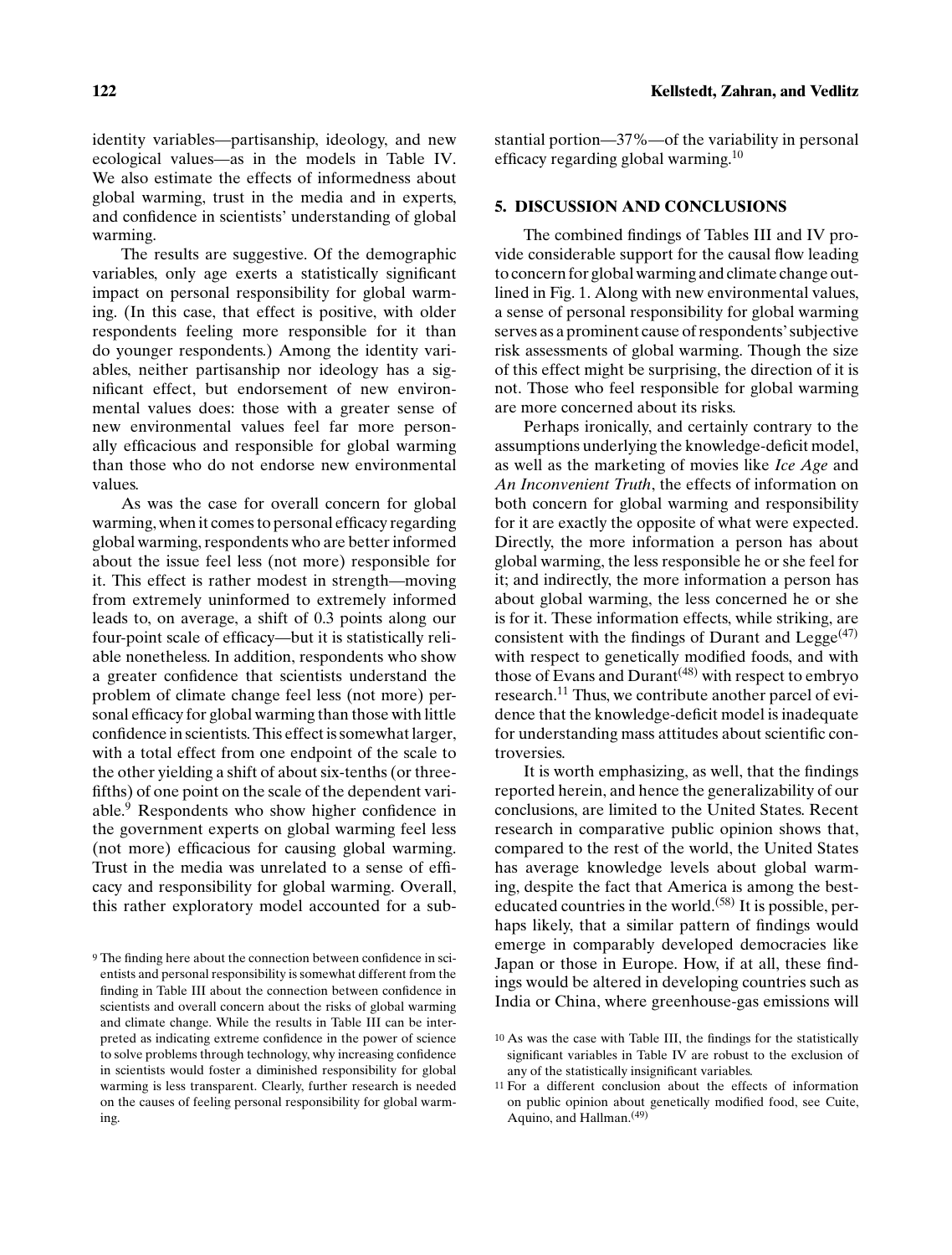become an increasing global issue, will be an interesting area for future research.

It should be noted that the information effects reported in this article are limited to *self-reported* information. Objective measures of informedness about global warming and climate change might produce different effects. And indeed there is some scholarly evidence to suggest that this might be the case. In their models of mass assessments of the risks of genetically modified foods, Durant and  $Legge^{(47)}$  found that self-reported informedness and objective measures of informedness were almost entirely uncorrelated, and that their effects worked in opposite directions. Clearly, this is an area that is ripe for subsequent research.

The exclusively cross-sectional nature of this study, of course, has both benefits and limitations. We have been able to shine a rather bright light on the snapshot of the relationship between information and attitudes at a single point in time. But by relying on survey-based evidence from a single point in time, we are unable to uncover the dynamic elements of the relationship between information and attitudes about global warming. This matters because Trumbo (1996) shows that media coverage that emphasizes scientists differs from that which emphasizes politicians and, importantly, that the amount of media coverage emphasizing scientists has declined as time passes.(60)

This research also has implications for the evolving relationship between scientists and the mass public.12 For despite the overwhelming scientific consensus that global warming and climate change are real phenomena that create risks for the earth's future, among the mass public, the more confidence an individual has in scientists, the less responsible he or she tends to feel for global warming, and the less concerned he or she is about the problem. Perhaps this simply reflects an abundance of confidence that scientists can engineer a set of solutions to mitigate any harmful effects of global warming.<sup>13</sup> But it can not be comforting to the researchers in the scientific community that the more trust people have in them as scientists, the less concerned they are about their findings.

## **ACKNOWLEDGMENTS**

This material is based upon research conducted by the Institute for Science, Technology and Public Policy at Texas A&M University and supported under Award NA03OAR4310164 by the National Oceanic and Atmospheric Administration (NOAA), U.S. Department of Commerce. The statements, findings, conclusions, and recommendations are those of the authors and do not necessarily reflect the views of the National Oceanic and Atmospheric Administration or the Department of Commerce. Thanks to Mark Ramirez for research assistance.

<sup>&</sup>lt;sup>12</sup> For a helpful recent history of this issue, see Miller.<sup> $(50)$ </sup>

<sup>13</sup> Indeed, a survey in the Netherlands showed that confidence is extremely high that scientists can solve problems of various diseases through the use of genetic information. See Henneman, Timmermans, and van der Wal.(51)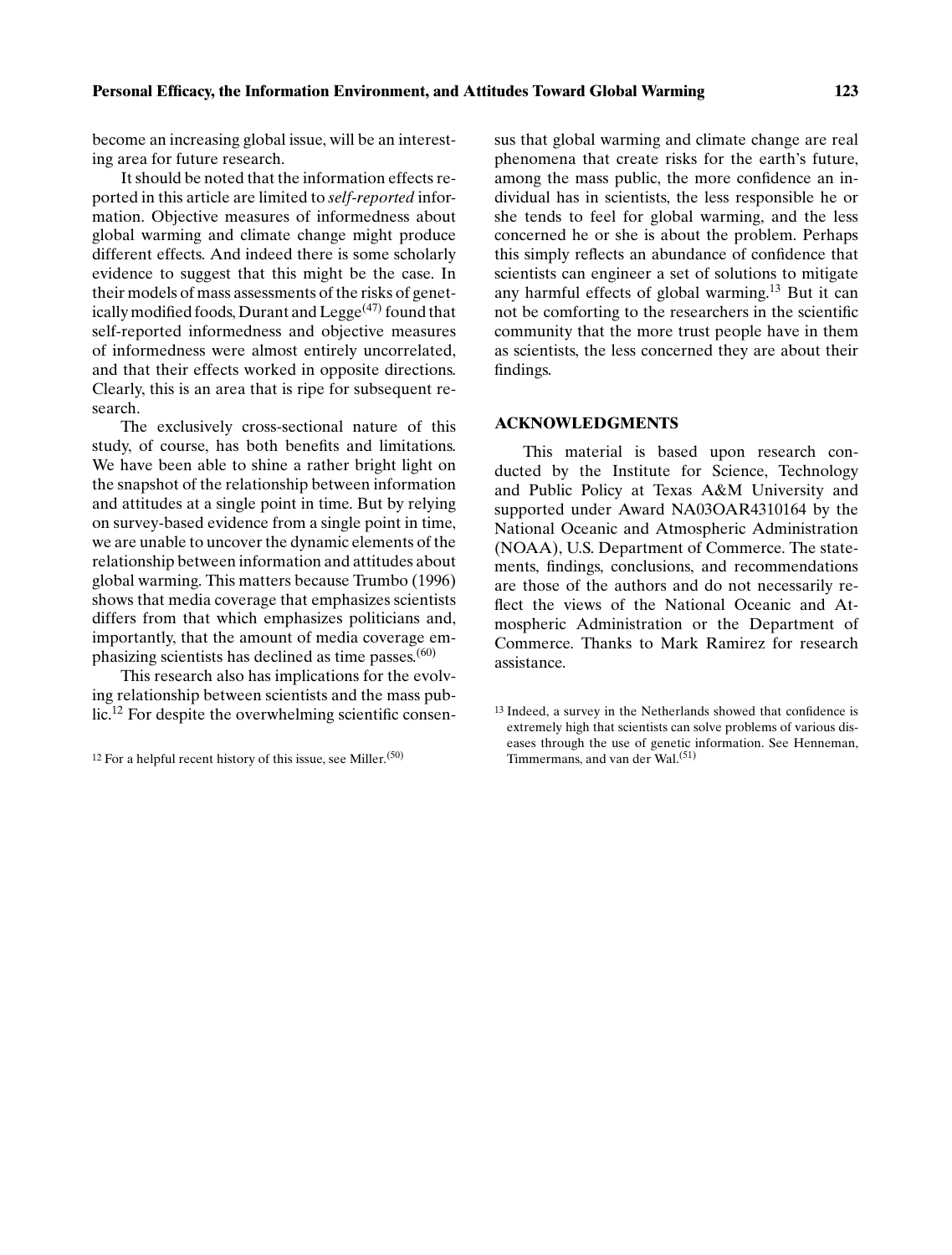| Variable                              | Operation                                                                                                                                                                                                                                                                                                                                                                                                                                                                                                                                                                                                                                                                               | Hypothesis |
|---------------------------------------|-----------------------------------------------------------------------------------------------------------------------------------------------------------------------------------------------------------------------------------------------------------------------------------------------------------------------------------------------------------------------------------------------------------------------------------------------------------------------------------------------------------------------------------------------------------------------------------------------------------------------------------------------------------------------------------------|------------|
| Demographic Variables                 |                                                                                                                                                                                                                                                                                                                                                                                                                                                                                                                                                                                                                                                                                         |            |
| Race                                  | Measured nominally as $1 =$ white, and $0 =$ nonwhite.                                                                                                                                                                                                                                                                                                                                                                                                                                                                                                                                                                                                                                  |            |
| Household income                      | Measured as the estimated annual household income for 2003 (11 categories<br>in \$10,000 increments; range from $\langle $10,000 \text{ to } $100,000 \rangle$ .                                                                                                                                                                                                                                                                                                                                                                                                                                                                                                                        |            |
| Gender                                | Measured nominally as $1 =$ male, and $0 =$ female.                                                                                                                                                                                                                                                                                                                                                                                                                                                                                                                                                                                                                                     |            |
| Education                             | Measured with 6 categories, with $1 =$ less than high school, and $6 =$<br>postgraduate.                                                                                                                                                                                                                                                                                                                                                                                                                                                                                                                                                                                                | $^{+}$     |
| Age                                   | Measured in years.                                                                                                                                                                                                                                                                                                                                                                                                                                                                                                                                                                                                                                                                      | $\pm$      |
| <b>Identity/Ideology Variables</b>    |                                                                                                                                                                                                                                                                                                                                                                                                                                                                                                                                                                                                                                                                                         |            |
| Political ideology                    | Measured as a 7-point scale, with $1 =$ strongly liberal, and $7 =$ strongly<br>conservative.                                                                                                                                                                                                                                                                                                                                                                                                                                                                                                                                                                                           |            |
| New ecological values                 | Measured as an index (alpha $= 0.776$ ) that averages respondent agreement<br>with 8 statements about the environment, including: (1) We are<br>approaching the limit of people the earth can support; $(2)$ When humans<br>interfere with nature it produces disastrous consequences; (3) Humans<br>are abusing the environment; (4) Plants and animals have as much right to<br>exist as humans; (5) The earth is like a spaceship with limited resources;<br>$(6)$ Balance of nature is delicate; $(7)$ If things continue on their present<br>course, we will experience a major ecological catastrophe; and (8) Today's<br>policies must consider the needs of future generations. | $^{+}$     |
| Religious attendance                  | Measured nominally as $1 = yes$ (attended a religious service in the last 7<br>days); $0 = no$ (did not attend a religious service).                                                                                                                                                                                                                                                                                                                                                                                                                                                                                                                                                    | $\pm$      |
| Republican                            | Measured nominally as $1 = Republican$ , and $0 = Democrat$ or no preference.                                                                                                                                                                                                                                                                                                                                                                                                                                                                                                                                                                                                           |            |
| <b>Information/Efficacy Variables</b> |                                                                                                                                                                                                                                                                                                                                                                                                                                                                                                                                                                                                                                                                                         |            |
| Media trust                           | Measured as an index (alpha = $0.703$ ) that averages responses to 4 items.<br>Using an 11-point scale, respondents were asked to indicate the<br>trustworthiness of information on climate change provided by<br>newspapers, television news, radio, and the Internet, with $10 = \text{very}$<br>trustworthy, and $0 =$ not trustworthy at all.                                                                                                                                                                                                                                                                                                                                       | 士          |
| Trust experts                         | Measured as an index (alpha = $0.773$ ) that averages responses to four items.<br>Using an 11-point scale, respondents were asked to indicate the<br>trustworthiness of information on climate change provided by<br>government agencies, nonprofit organizations, environmental interest<br>groups, and other interest groups, with $10 =$ very trustworthy, and $0 =$ not<br>trustworthy at all.                                                                                                                                                                                                                                                                                      | $\pm$      |
| Perceived efficacy                    | See Table II.                                                                                                                                                                                                                                                                                                                                                                                                                                                                                                                                                                                                                                                                           | 士          |
| Information use                       | Using an 11-point scale, respondents were asked to indicate how<br>well-informed they consider themselves to be on climate change and<br>global warming, with $0 =$ not at all informed, and $10 =$ very well informed.                                                                                                                                                                                                                                                                                                                                                                                                                                                                 | 士          |
| Confidence in scientists              | Measured using a 4-point scale. Respondents were asked "How clearly do<br>you think scientists understand Global Warming and Climate Change,"<br>with $1 =$ very unclear understanding and $4 =$ very clear understanding.                                                                                                                                                                                                                                                                                                                                                                                                                                                              | $^{+}$     |
| Dependent Variable                    |                                                                                                                                                                                                                                                                                                                                                                                                                                                                                                                                                                                                                                                                                         |            |
| Risk perception                       | See Table I.                                                                                                                                                                                                                                                                                                                                                                                                                                                                                                                                                                                                                                                                            |            |

| Appendix: Variable Definitions and Hypotheses |
|-----------------------------------------------|
|-----------------------------------------------|

### **REFERENCES**

- 1. Liu, X., & Vedlitz, A. (2004). *News Media Analysis of Climate Change in Texas: Issue Salience, Issue Attributes and Use of Science*. Paper presented at the Association for Public Policy Analysis and Management, 26th Annual Research Conference, Atlanta, GA.
- 2. Slovic, P. (2000). Rational actors and rational fools: The influence of affect on judgment and decision making. *Roger Williams University Law Review*, *6*(1), 163–212.
- 3. Hansen, J., Holm, L., Frewer, L., Robinson, P., & Sandøe, P. (2003). Beyond the knowledge deficit: Recent research into lay and expert attitudes to food risks. *Appetite*, *41*, 111–121.
- 4. Fischhoff, B., Lichtenstein, S., Slovic, P., Derby, S. L., & Keeney, R. L. (1981). *Acceptable Risk*. New York: Cambridge University Press.
- 5. Johnson, E. J., & Tversky, A. (1983). Affect, generalization, and the perception of risk. *Journal of Personality and Social Psychology*, *45*, 20–31.
- 6. Wood, D., Gooch, T. C., Pronovost, P. M., & Noonan, D. C. (1985). Development of a flood management plan. *Journal of Water Resources Management*, *111*(4), 417–433.
- 7. Brody, S. D. (2003). Measuring the effects of stakeholder participation on the quality of local plans based on the principles of collaborative ecosystem management. *Journal of Planning and Education Research*, *22*(4), 107–119.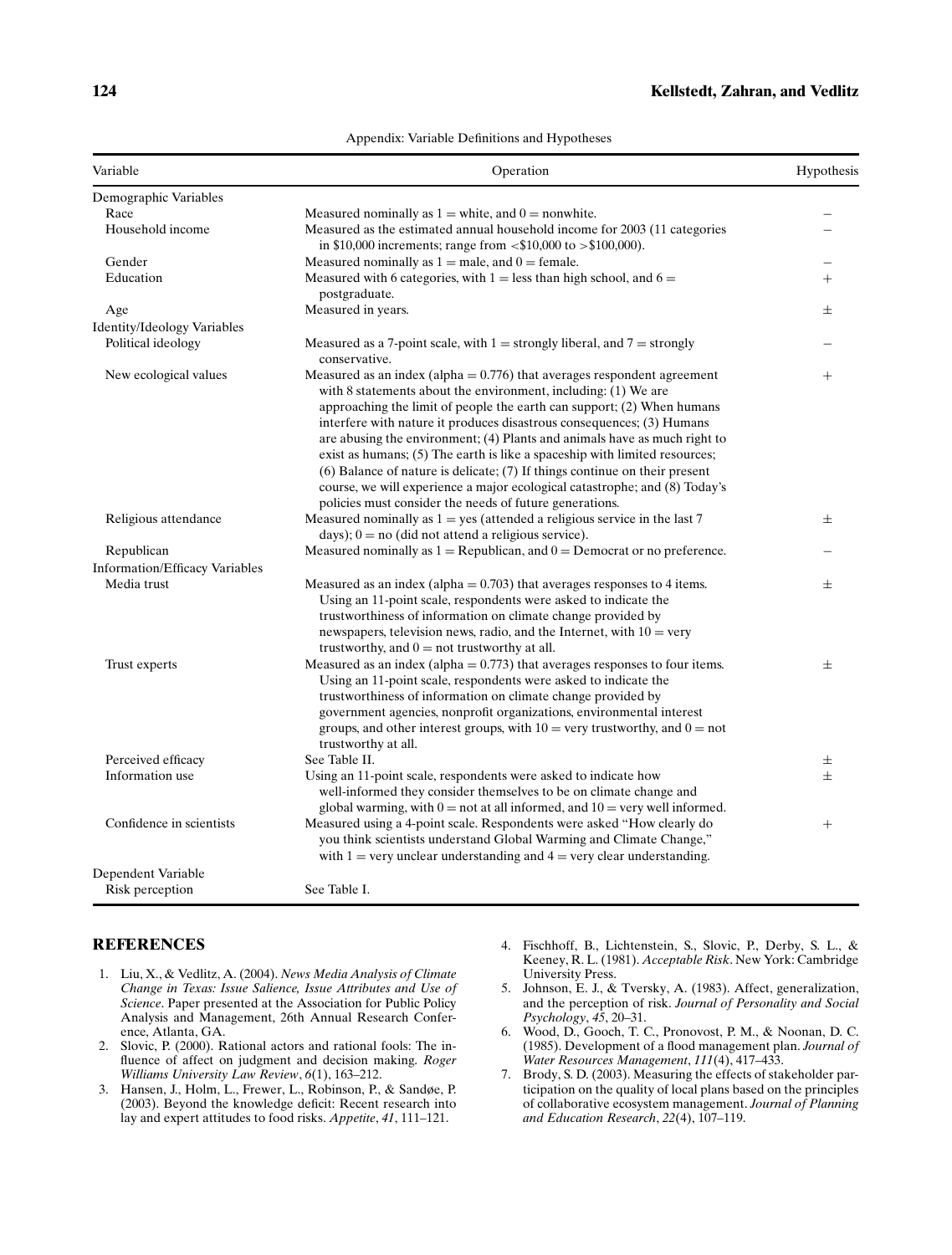#### **Personal Efficacy, the Information Environment, and Attitudes Toward Global Warming 125**

- 8. Brody, S. D., Godschalk, D., & Burby, R. J. (2003). Mandating citizen participation in plan-making: Six strategic choices. *Journal of American Planning Association*, *69*(3), 245–265.
- Burby, R. J. (2003). Making plans that matter: Citizen involvement and government action. *Journal of American Planning Association*, *69*(1), 33–49.
- 10. Correia, F. N., Fordham, M., Saraiva, M. G., & Bernardo, F. (1998). Flood hazard assessment and management: Interface with the public. *Water Resources Management*, *12*, 209–227.
- 11. Slaymaker, O. (1999). Natural hazards in British Columbia: An interdisciplinary and inter-institutional challenge. *International Journal of Earth Sciences*, *88*, 317–324.
- 12. Tierney, K., Lindell, M. K., & Perry, R. W. (2001). *Facing the Unexpected*. Washington, DC: Joseph Henry Press.
- 13. Henry, A. D. (2000). Public perceptions of global warming. *Human Ecology Review*, *7*(1), 25–30.
- 14. Bostrom, A., Morgan, M. G., Fischhoff, B., & Read, D. (1994). What do people know about global climate change? 1. Mental models. *Risk Analysis, 14*(6), 959–970.
- 15. Bell, A. (1994) Media (mis)communication of the science of climate change. *Public Understanding of Science*, *3*, 259–275.
- 16. Dunlap, R. E. (1998). Lay perceptions of global risk: Public views of global warming in cross-national context. *International Sociology*, *13*, 473–498.
- 17. Sterman, J. D., & Sweeney, L. B. (2002). Cloudy skies: Assessing public understanding of global warming. *System Dynamics Review*, *18*(2), 207–240.
- 18. O'Connor, R. E., Bord, R. J., Yarnal, B., & Wiefek, N. (2002). Who wants to reduce greenhouse gas emissions? *Social Science Quarterly*, *83*, 1–17.
- 19. Bord, R. J., Fisher, A., & O'Connor, R. E. (1998). Public perceptions of global warming: United States and international perspectives. *Climate Research*, *11*(1) 75–84.
- 20. O'Connor, R. E., Bord, R. J., & Fisher, A. (1999). Risk perceptions, general environmental beliefs, and willingness to address climate change. *Risk Analysis*, *19*, 461–471.
- 21. Flynn, J., Slovic, P., & Mertz, C. K. (1994). Gender, race, and perception of environmental health risks. *Risk Analysis*, *14*, 1101–1108.
- 22. Finucane, M. L., Slovic, P., Mertz, C. K., & Flynn, J. (2000). Gender, race, and perceived risk: The "white male" effect. *Health, Risk, and Society*, *2*(2), 159–172.
- 23. Marshall, B. K. (2004). Gender, race, and perceived environmental risk: The "white male" effect in cancer alley, LA. *Sociological Spectrum*, *24*, 453–478.
- 24. Mohai, P., & Bryant, B. (1998). Is there a "race" effect on concern for environmental quality?*Public Opinion Quarterly*, *62*, 475–505.
- 25. Davidson, D. J., & Freudenberg, W. R. (1996). Gender and environmental risk concerns: A review and analysis of available research. *Environment and Behavior*, *28*(3), 302–339.
- 26. Van Liere, K. D., & Dunlap, R. E. (1980). The social bases of environmental concern: A review of hypotheses, explanations, and empirical evidence. *Public Opinion Quarterly*, *3*, 181–197.
- 27. Stern, P. C., & Dietz, T. (1994). The value basis of environmental concern. *Journal of Social Issues*, *50*(3), 65–84.
- 28. Savage, I. (1993). Demographic influences on risk perceptions. *Risk Analysis*, *13*(4), 313–420.
- 29. Peters, E., & Slovic, P. (1996). The role of affect and worldviews as orienting dispositions in the perception and acceptance of nuclear power. *Journal of Applied Social Psychology*, *26*(16), 1427–1453.
- 30. Kempton, W. (1993). Will public environmental concern lead to action on global warming? *Annual Review of Energy and the Environment*, *18*, 117–145.
- 31. Feldman, S. (1988). Structure & consistency in public opinion: The role of core beliefs and values. *American Journal of Political Science*, *32*(May), 416–440.
- 32. Hinich, M. J., & Munger, M. C. (1994). *Ideology and the Theory of Political Choice*. Ann Arbor: University of Michigan Press.
- 33. Jacoby, W. G. (1995). The structure of ideological thinking in the American electorate. *American Journal of Political Science*, *39*(May), 314–335.
- 34. Zahran, S., Brody, S., Grover, H., & Vedlitz, A. (2006). Climate change vulnerability and policy support. *Society and Natural Resources*, *19*, 1–19.
- 35. Oreskes, N. (2004). The scientific consensus on climate change. *Science*, *306*, accessed via www.sciencemag.org.
- 36. Graber, D. A. (1997). *Mass Media and American Politics, 5th Edition*. Washington, DC: Congressional Quarterly Press.
- 37. Patterson, T. E. (1994). *Out of Order*. New York: Vintage Books.
- 38. Jamieson, K. H., & Waldman, P. (2003). *The Press Effect: Politicians, Journalists, and the Stories That Shape the Political World*. New York: Oxford University Press.
- 39. Gans, H. J. (1979). *Deciding What's News: A Study of CBS Evening News, NBC Nightly News, Newsweek and Time*. New York: Vintage Books.
- 40. Boykoff, M., & Boykoff, J. (2004). Bias as balance: Global warming and the U.S. prestige press. *Global Environmental Change*, *14*(2), 125–136.
- 41. Dunlap, R. E., Van Liere, K. D., Mertig, A. G., & Jones, R. E. (2000). Measuring endorsement of the New Ecological Paradigm: A revised NEP scale. *Journal of Social Issues*, *56*(3), 425–442.
- 42. Blake, D. E., Guppy, N., & Urmetzer, P. (1997). Canadian public opinion and environmental action: Evidence from British Columbia. *Canadian Journal of Political Science*, *30*(3), 451– 472.
- 43. Dietz, T., Stern, P. C., & Guagnano, G. A. (1998). Social structural and social psychological bases of environmental concern. *Environment and Behavior*, *30*(4) 450–471.
- 44. Barkan, S. E. (2004). Explaining public support for the environmental movement: A civic voluntarism model. *Social Science Quarterly*, *85*(4), 913–937.
- 45. Zelezny, L. C., Chua, P. P., & Aldrich, C. (2000). Elaborating on gender differences in environmentalism. *Journal of Social Issues*, *56*(3), 443–457.
- 46. Diekmann, A., & Preisendorfer, P. (1998). Environmental behavior—Discrepancies between aspirations and reality. *Rationality and Society*, *10*(1), 79–102.
- 47. Durant, R. F., & Legge, J. S. Jr. (2005). Public opinion, risk perceptions, and genetically modified food regulatory policy. *European Union Politics*, *6*(2), 181–200.
- 48. Evans, G., & Durant, J. (1995). The relationship between knowledge and attitudes in the public understanding of science in Britain. *Public Understanding of Science*, *4*(1), 57–74.
- 49. Cuite, C. L., Aquino, H. L., & Hallman, W. K. (2005). An empirical investigation of the role of knowledge in public opinion about GM food. *International Journal of Biotechnology*, *7*(1/2/3), 178–194.
- 50. Miller, S. (2001). Public understanding of science at the crossroads. *Public Understanding of Science*, *10*, 115–120.
- 51. Henneman, L., Timmerman, D. R. M., & Van Der Wal, G. (2004). Public experiences, knowledge and expectations about medical genetics and the use of genetic information. *Community Genetics*, *7*(1), 33–43.
- 52. Bord, R. J., O'Connor, R. E., & Fisher, A. (2000). In what sense does the public need to understand global climate change? *Public Understanding of Science*, *9*, 205–218.
- 53. Leiserowitz, A. A. (2005). American risk perceptions: Is climate change dangerous? *Risk Analysis*, *25*(6), 1433–1442.
- 54. Leiserowitz, A. A. (2006). Climate change risk perception and policy preferences: The role of affect, imagery, and values. *Climate Change*, *77*, 45–72.